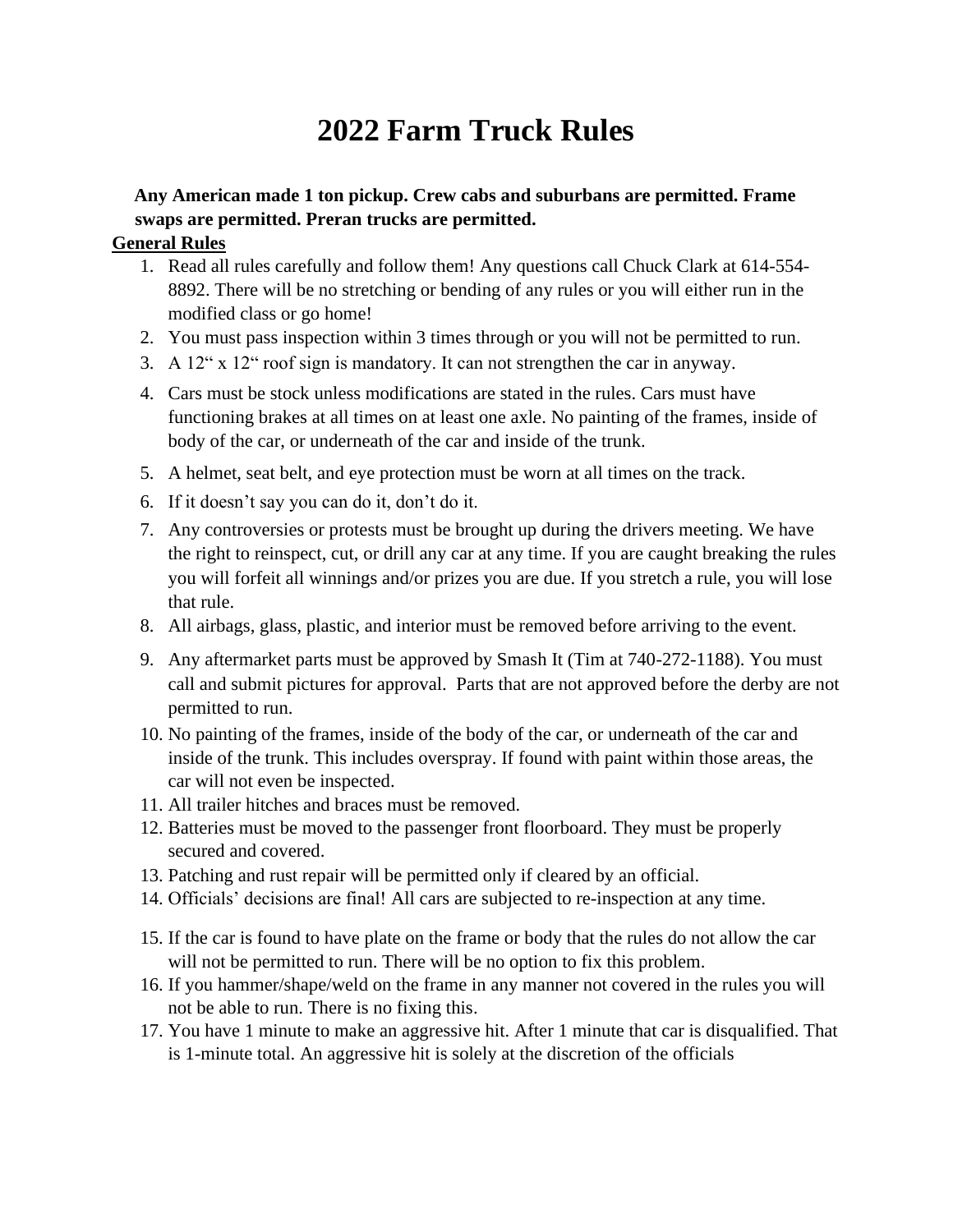- 18. You are not permitted to hit anyone in the driver's door. If you do, you are disqualified. If you use your driver's door to take advantage of this rule, the car that hit you is not disqualified.
- 19. You may not get out of your car for any reason during the heat until you are out.
- 20. You are only permitted to have 1 fire in your car. This will result in a disqualification.
- 21. No sandbagging, teaming, or holding. Any of these will result in a disqualification. You can not pin to win.

## **BUMPER**

The front and rear bumpers may be changed to a seam welded loaded car bumper. No Chrysler pointy bumpers are permitted. The rear may have no larger than a 3" point. No adding bumper brackets to the frame. You can use 4" x 4" box tubing that is 1/4" thick as a bumper that is no more than 5 feet long with no point. No other metal can be added to the bumper besides the bumper skin. No sharp edges are permitted and it can not protrude past the fenders (must be covered by a skin on the front side). Bumpers may be welded to the frame plus 2" x 2" x 1/4" angle iron also to help secure them to the frame on all sides. Do not run lengthways down the frame as a bracket (bumper attachment only). No welding or bolting of the factory brackets. Bumper height is a maximum of 27" to the top of the bumper and a minimum of 22" to the top of the bumper. No open frame rails are permitted.

## **FRAME**

Frames may be shortened. 100% of the factory core support mount must remained untouched. No welding other than what is specified. No adding extra braces in the frame or engine cradles

- Hood may be chained with 3/8" chain, wired, or bolted in 6 separate locations. Two chains or wires may go from the core support to the bumper. You will be permitted a maximum of two 1" rods welded to the frame used for the hood pin at core support. Rods may be welded to the core support 5" per rod (5" long filler material can be used to reach core support if not resting tight against), You are permitted a 5" x 5" inch washer welded to the top of the core support for the hood pins to go through to hold in position. other 4 locations up to 1" max hood pins, wires, chain, or 5" long angle iron welded to inner fender with pin welded on, must go from sheet metal to sheet metal only. The hood washers can be no larger than 5" x 5" x 1/4". Hood pins must be straight up and down at a maximum of 1 foot. You may use four 3/8" bolts each hole to bolt hood skin together the hood openings around the stacks. You must have two window bars no larger than 3" in diameter or 2 #9 wires in the windshield opening to prevent the hood from entering the driver's compartment for the driver's safety.
- If the frame is bent, you may plate 1" past the bend both directions 1/4" thick on one side of the frame only. If the bent area is over 6" long please call ahead for authorization. No boxing of frames is permitted. You must have a minimum 1' gap between plates. A maximum of 4 plates is permitted per truck.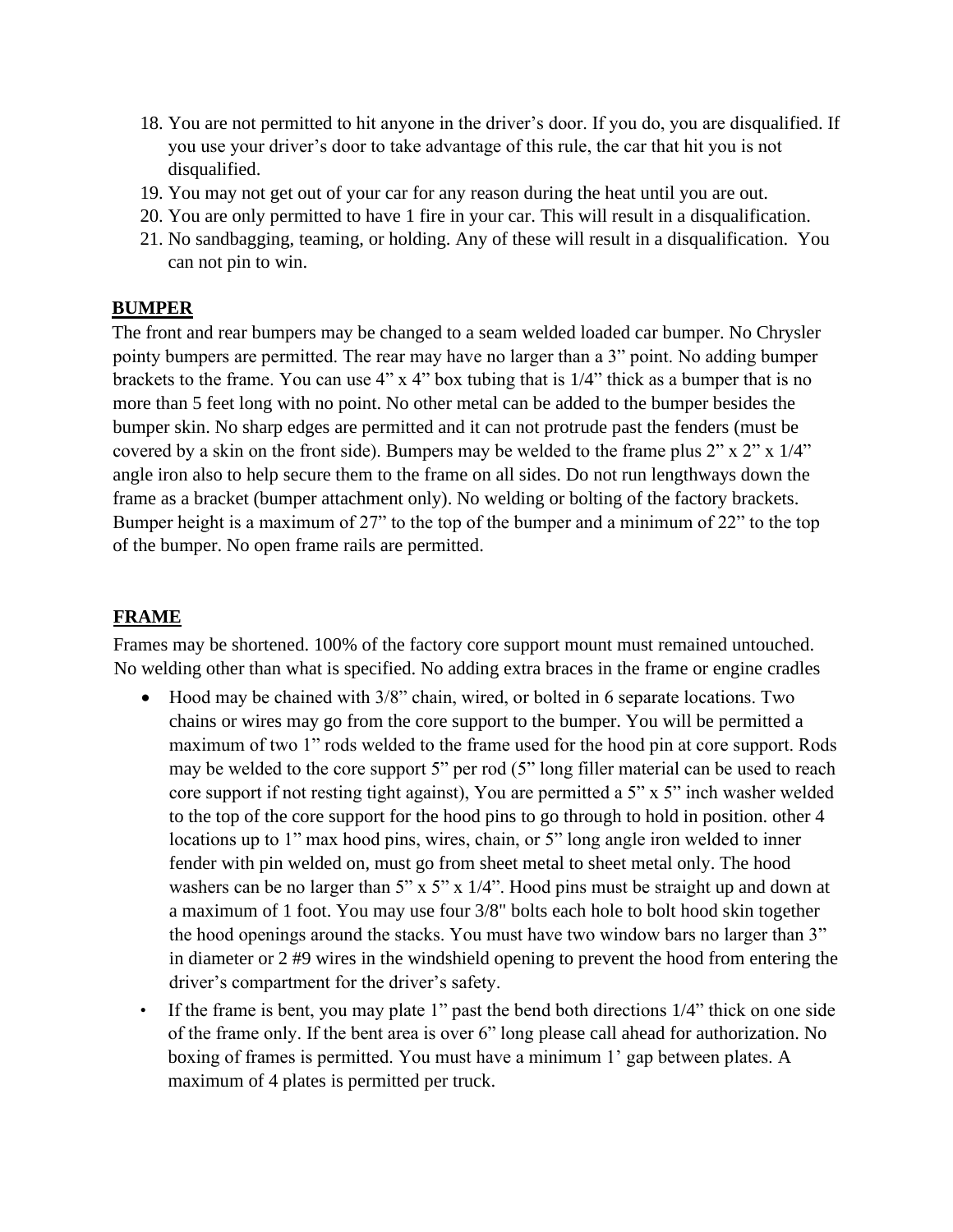#### **BODY BOLTS**

Trucks may have 8 locations of chains, bolts or u-bolts to secure the box to the frame, cab 6, and core support 2, (suburban's may only use 10 total throughout cabin compartment and 2 at the core support) You are permitted a maximum of 1" bolts with the plate size no larger than 1/4" x 8" square. The bolts may be bolted through the top of the frame like factory or may be weld to the outside of the frame. Do not pin the frame. The bolts must be ran vertical. You may leave the original body mounts in the factory location but they must remain 100% stock (rubbers included). If you removed and bolted them solid, you lose the option to use the extra factory location.

#### **TRUCK BOX**

The box may be bolted to the cab in 4 locations. You are permitted 1" bolt size 5" x 5" plates and may weld the cab and box together all the way around on the outside only. You will be permitted one location to wire the box side to box side location of choice. It can not go to or around the frame (4 strands of wire max, no chains). No folding box sides over to create a wedge is permitted. You may bolt the fenders with six  $3/8$ " bolts. To bolt fenders together you are permitted a maximum of 2" washers. The threads must point inward. Outside fender creasing is permitted.

#### **DOORS**

The doors may be chained/wired in 8 locations per seam or welded all the way around with 3" x 1/4" door strapping. The driver's door may be welded solid and reinforced for safety. The tailgate must be ran in the upright position. You can not remove it. It may be chained in 8 locations per side or welded all the way around. Angle on the bottom of the tailgate to the box must not be connected to the box plates. The tailgate may be lowered and welded to the end of the frame rails to use as a bumper if no other form of the bumper is not used. If the bumper is used may lower tailgate and weld to the top of frame only (not bumper) and chained in two lower locations. For suburban back doors, use the tailgate rules to secure it.

#### **CAGE**

You must run a bar behind the seat no further back than 10" behind seat. This includes extended cab and crew cabs. Across the dash you may use 6" x 6" plates on the ends. You may connect the dash bar to the seat bar along with two down bars to the floor on the driver's door for protection. These bars may kick back inward and attach to the side of the frame after going through the floor. You may also add one down bar on pass the door to the floor to protect the battery. You may attach a rollover bar from the seat bar up to or over the roof and down to the dash bar but these bars can not connect or come in contact with the rollover bar in trucks with boxes to stop the truck from bellying. You are permitted a maximum of 5" diameter on cage material. It can only attached to the cab, floor, or the body mount plate not directly to the frame. Suburbans may attach a floating gas tank protector off the seat bar. A 24" x 24" protector must remain 4" away from any sheet metal. These are the only internal cage components permitted. A box roll over bar is highly recommended and can be mounted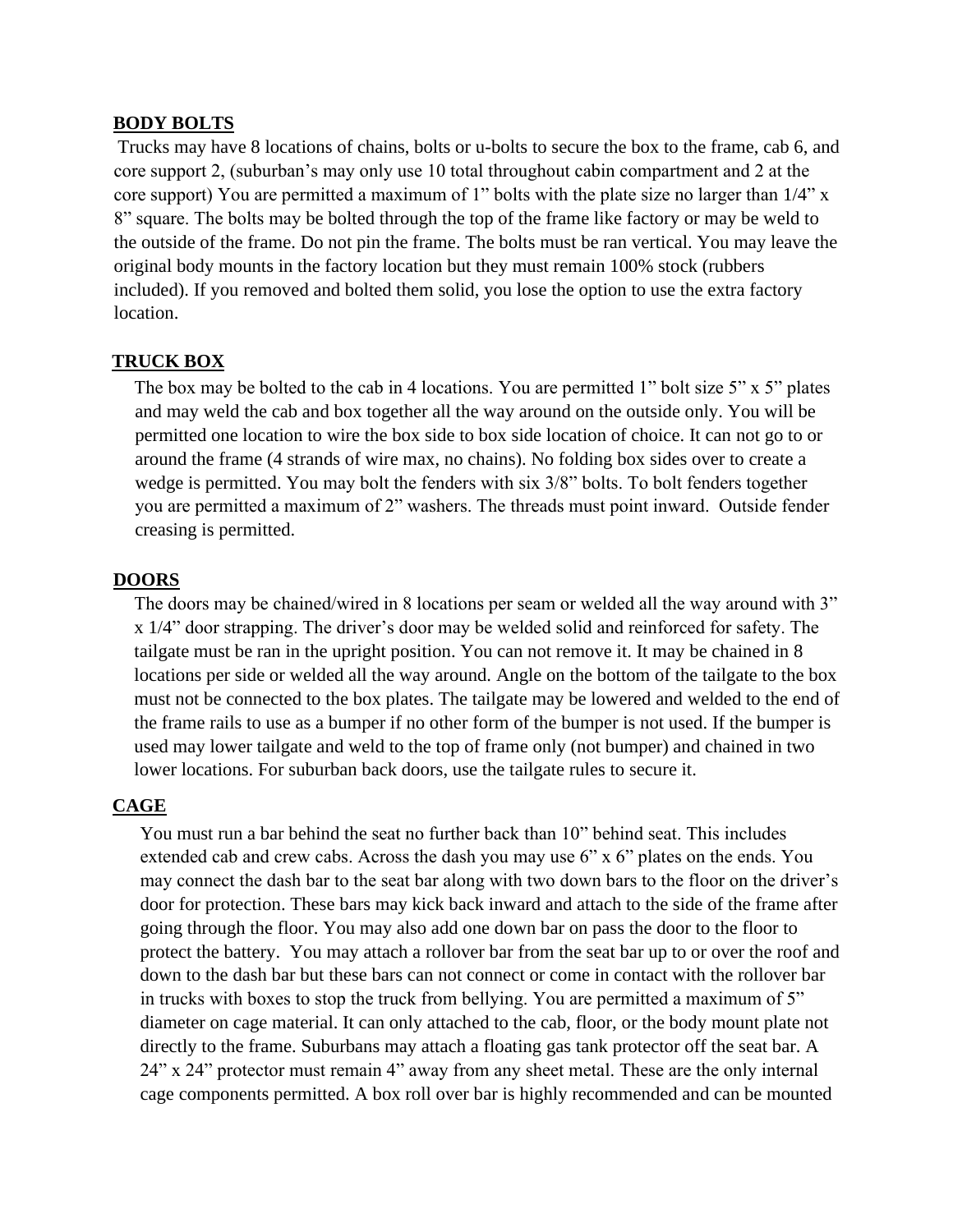in front of the box. It must remain a minimum of a 5" gap away from the top of the cab and must stay vertical (not angled). You can bolt or weld to the box to the floor or to the box washer plates (not frame), no wider than frame on uprights, no wider than cab on top. You may have kickers two feet back from the uprights and one crossbar across the bottom of the kickers to protect the gas tank. The roll over bar can not attach to the interior cage components.

## **TIRES & WHEELS**

Any ply tire are permitted. No split rims, No studded tires. Doubled, foam filled, and solid Tires are permitted. Valve stem protectors are permitted. Tires may be screwed to rims. You may have the outer rim bead lip protectors 1½" wide. No beadlocks or full centers are permitted.

## **SUSPENSION**

Front axle non leaf spring trucks may install <sup>3</sup>/4" bolts in center of the A-arm welded to the spring pocket to gain height. The front shocks may also be replaced with a piece of steel stock bolted in the factory location to maintain height. The stock leaf packs, no adding leafs. You may have 6 leaf clamps per leaf pack total. No coil to leaf conversions on the front axles. Factory leaf spring perches may be welded or bolted to the frame to help from tearing off. You may add two  $3/8$ "chains per axle to the frame. All trucks may swap to  $\frac{3}{4}$  ton rear ends and they may be welded posi. You are permitted a rear end brace.

## **ENGINE, TRANSMISSON, & DRIVETRAIN**

- 1. You may crossbreed engines and transmissions.
- 2. For older trucks with no engine crossmember you may use a 5" x 5" 8" long  $3/8$ " max thickness piece of tubing to weld solid to the frame vertical or horizontal and build out from the tubing to the mount engine mount. It can not connect mount to mount. No homemade or car cradles are permitted to tie the rails together. It can be gusseted back to the tube but not to the frame**.** Do not use the firewall as a brace. You may have 2 chains or wires to the frame to hold the motor in place. You may weld the motor mounts in the size of the factory mount. The engine must be bolted to the mount with 2 bolts, not welded. Transmission coolers are permitted if deemed safe. Do not use rubber unbraided transmission lines. Transmissions may be chained or wired to the cross member.
- 3. Block saver lower engine cradles with front plates are permitted without a pulley protector. No additional braces is permitted on the frames.
- 4. Distributor protectors, transmission protectors, and steel tail shafts are not promitted.
- 5. You may have a bolt on aftermarket bell housing.
- 6. Any driveshaft may be used. Slider drive shafts are permitted.
- 7. Radi-barrels are not permitted. You must use a radiator in the factory location.